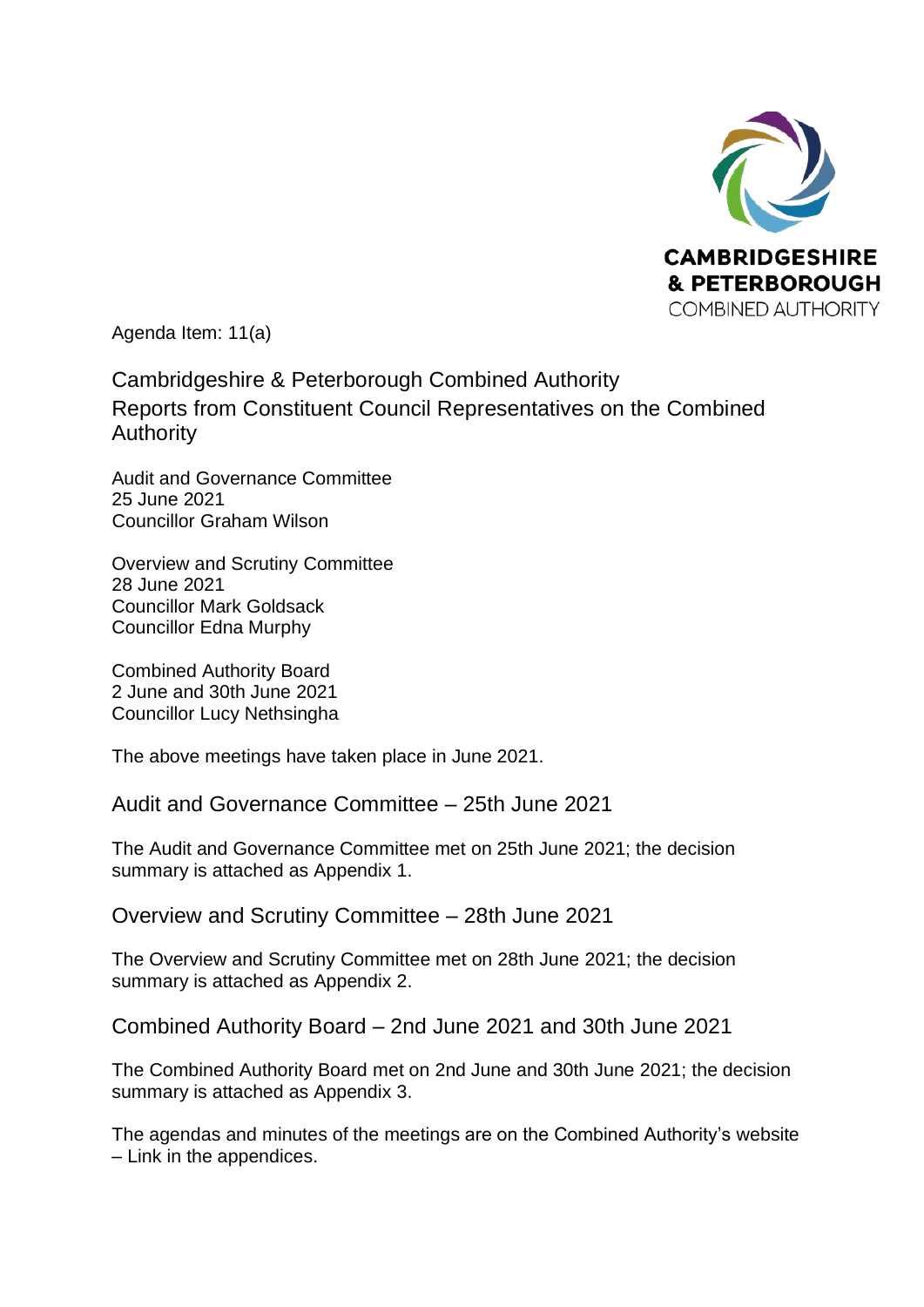## Audit and Governance Committee Decision Summary

Meeting: 25th June 2021 Agenda/Minutes: Audit and Governance Committee - 25th June 2021 Chair: John Pye (Chair and Independent Person)

Summary of decisions taken at this meeting

| <b>Item</b>  | Topic                                                    | Decision [None of the decisions below are key decisions]                                                                                                                                                                                                                                                                                                                                  |
|--------------|----------------------------------------------------------|-------------------------------------------------------------------------------------------------------------------------------------------------------------------------------------------------------------------------------------------------------------------------------------------------------------------------------------------------------------------------------------------|
| 1            | <b>Apologies and Declarations of</b><br><b>Interests</b> | No apologies received. There were no declarations of interest.                                                                                                                                                                                                                                                                                                                            |
| $\mathbf{2}$ | <b>Election of Vice Chair</b>                            | Cllr David Brown was duly elected the Vice Chair for the municipal year 2021/22.                                                                                                                                                                                                                                                                                                          |
| $\mathbf{3}$ | <b>Chair's Announcements</b>                             | The Chair made the following announcements:                                                                                                                                                                                                                                                                                                                                               |
|              |                                                          | The Chair thanked the departing members of the Committee for their hard work<br>and contribution to the Committee over the past year and welcomed the new<br>members.                                                                                                                                                                                                                     |
|              |                                                          | The Chair informed the Committee that the External Auditor, Suresh Patel would<br>be leaving but would still be in post to deliver the final audit results at the end of<br>July. The Chair thanked Suresh for his work and wished him well in his future<br>role.                                                                                                                        |
|              |                                                          | The Chair had met with Mayor Johnson and advised that as a medical<br>professional the Mayor recognised the need and the value for good internal<br>controls and would be happy to attend a meeting of the Audit and Governance<br>Committee when invited. The Mayor also supported the recommendation from<br>the Committee that there should be a presumption of holding Business Board |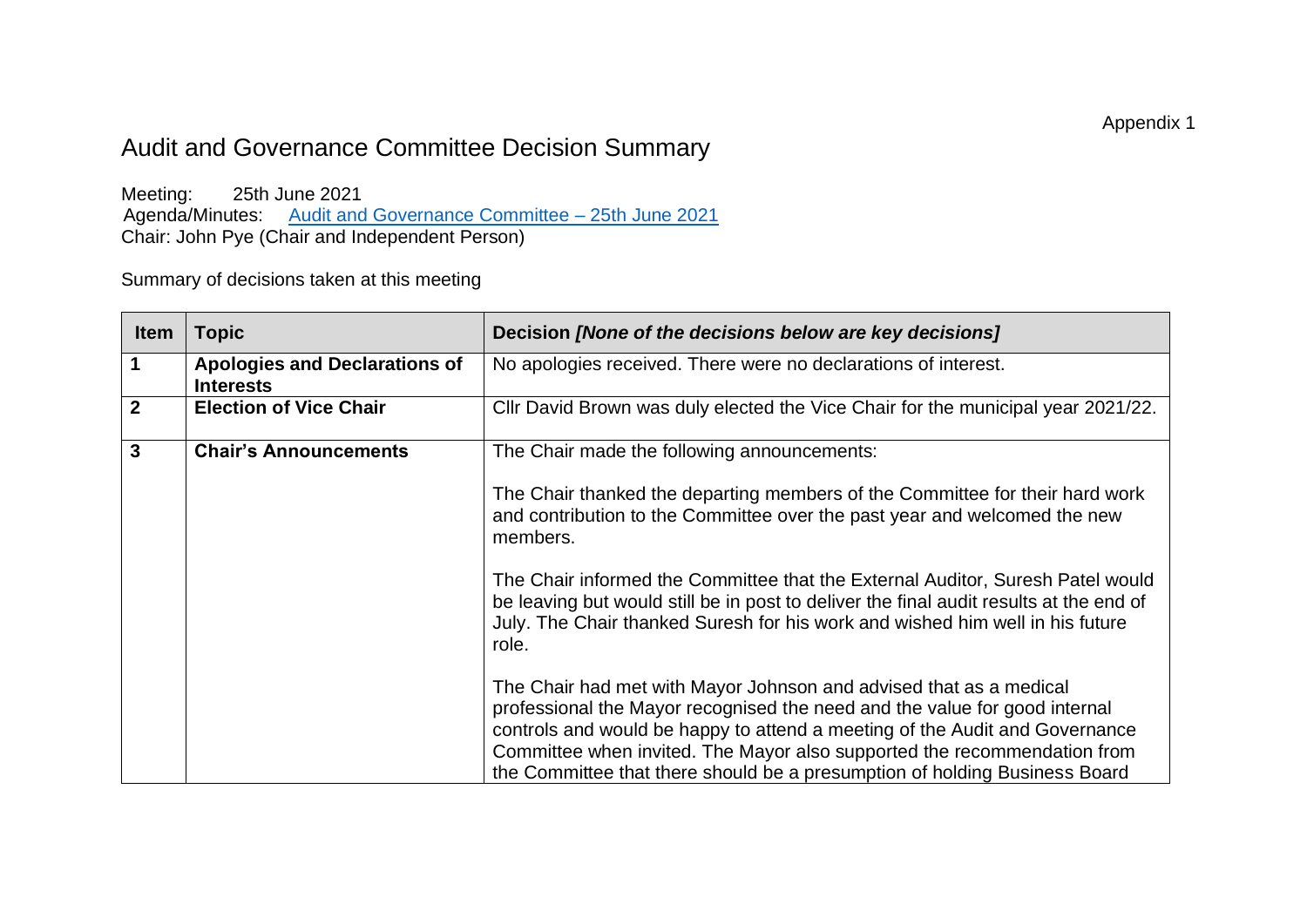| <b>Item</b>    | <b>Topic</b>                                                                    | Decision [None of the decisions below are key decisions]                                                                                                                                                                                                                                                                                                                  |
|----------------|---------------------------------------------------------------------------------|---------------------------------------------------------------------------------------------------------------------------------------------------------------------------------------------------------------------------------------------------------------------------------------------------------------------------------------------------------------------------|
|                |                                                                                 | meetings in public. An issue which would be discussed when the Business Board<br>Chair attended the Committee's next meeting.                                                                                                                                                                                                                                             |
|                |                                                                                 | The Chair advised that the Chief Executive Officer would be running late and<br>would therefore be moving item 5 Combined Authority Update to the end of the<br>agenda.                                                                                                                                                                                                   |
| 4              | <b>Minutes of the Previous</b><br><b>Meeting and Action Notes</b>               | The Minutes were approved as a correct record and the actions from the<br>previous meeting noted.                                                                                                                                                                                                                                                                         |
| 5              | <b>Internal Audit Progress Report</b>                                           | The Committee received the report which provided an update to the work that<br>RSM have conducted against the internal audit plan for 2020/21.<br>The Internal Auditor Agreed that the current work programme would be brought<br>to each meeting of the Committee going forward. The Committee noted the                                                                 |
|                |                                                                                 | report.                                                                                                                                                                                                                                                                                                                                                                   |
| 6              | <b>Draft Statement of Accounts</b><br>and Annual Governance<br><b>Statement</b> | The Committee received the report which requested that the committee note the<br>draft Statement of Accounts 2020/21 published with the notice of the exercise of<br>public rights and the draft Annual Governance Statement 2021 and requested<br>that the committee review the draft Statement of Accounts 2020/21. The<br>Committee commented on and noted the report. |
| $\overline{7}$ | 2020/21 Treasury Management<br><b>Outturn Report</b>                            | The Committee received the report which requested they review the actual<br>performance to 31st March 2021 against the prudential indicators included within<br>the Treasury Management and Capital Strategies. The Committee noted the<br>report.                                                                                                                        |
| 8              | <b>Adult Education Budget Update</b>                                            | The Committee received the report which presented an update for the<br>Committee on the Adult Education Budget Audit and Assurance approach.                                                                                                                                                                                                                              |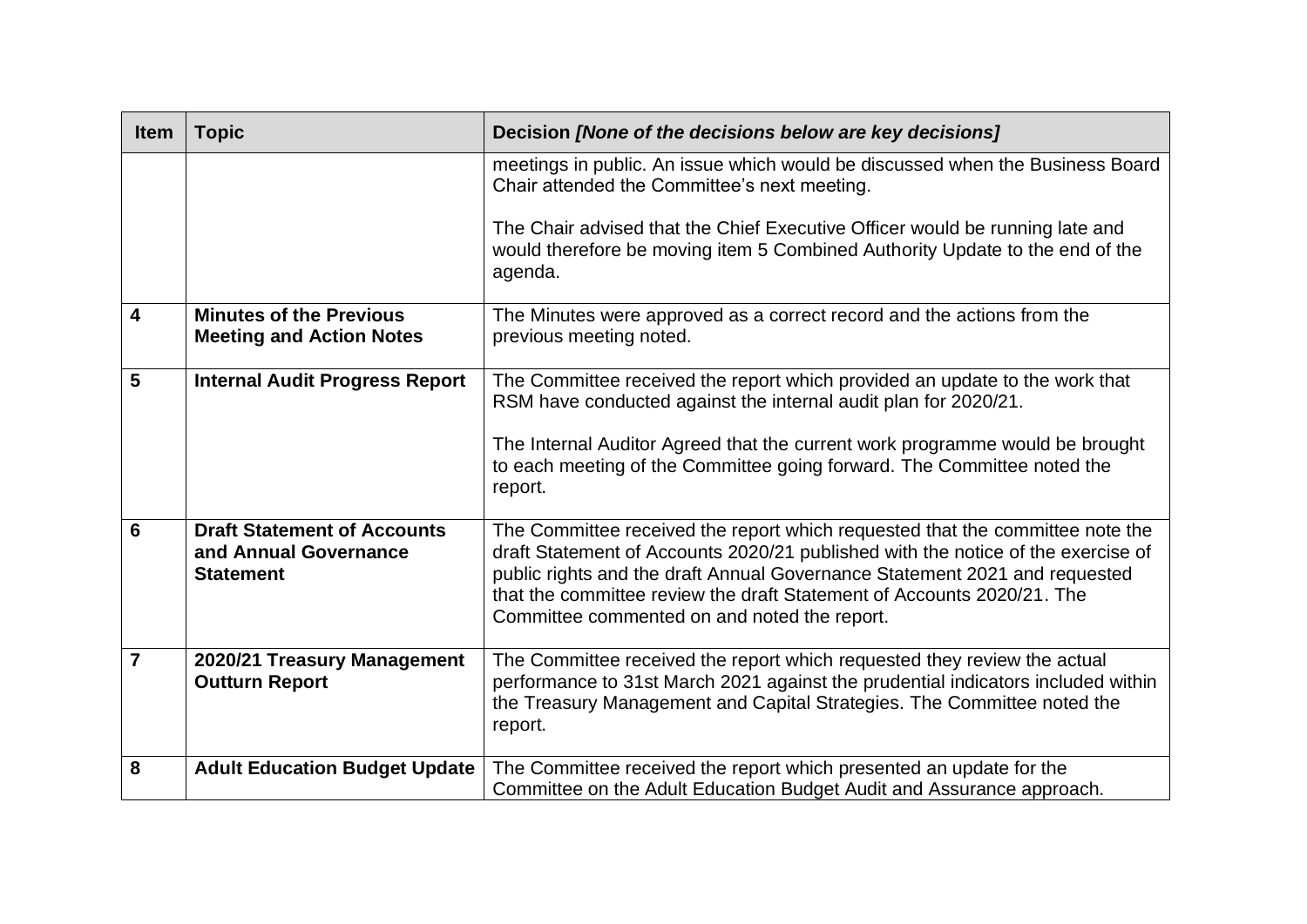| <b>Item</b> | <b>Topic</b>                                                  | Decision [None of the decisions below are key decisions]                                                                                                                                                                                                                                                                |
|-------------|---------------------------------------------------------------|-------------------------------------------------------------------------------------------------------------------------------------------------------------------------------------------------------------------------------------------------------------------------------------------------------------------------|
|             |                                                               | The Committee requested that a further update be brought to the November<br>meeting. The Committee noted the report.                                                                                                                                                                                                    |
| 9           | <b>Climate Change Commission</b>                              | The Committee received the report which described the development of climate<br>change recommendations through the work of the Cambridgeshire and<br>Peterborough Independent Commission on Climate.                                                                                                                    |
|             |                                                               | The Committee AGREED that they would contact the Climate Working group<br>once it had been set up to review the Terms of Reference and request regular<br>updates from the group and to recommend that flooding be considered as part of<br>the commission's report. The Committee noted the report.                    |
| 10          | <b>Corporate Risk Register</b>                                | The Committee received and noted the report which requested that the<br>committee note and review the Combined Authority's Corporate Risk Register<br>and recommend any proposed changes to the Corporate Risk Register to be<br>reported to the next Combined Authority Board meeting for approval.                    |
| 11          | <b>Review of Governance Policies</b><br>and Annual Report     | The Committee received and noted the report which requested that the<br>committee comment on and note the corporate whistleblowing and complaints<br>procedures and review the procedures and note the data on corporate<br>complaints and Freedom of Information requests from June 2020 - May 2021.                   |
| 12          | <b>Combined Authority Update</b>                              | The Committee received the update from the Interim Chief Executive Officer<br>which provided an update on the activities of the CA Board.                                                                                                                                                                               |
| 13          | <b>Work Programme for the Audit</b><br>& Governance Committee | The Committee requested that a training session be scheduled for March for the<br>committee to carry out a self-assessment. The Committee requested that prior to<br>the training session on Trading Companies in September that a briefing note be<br>provided for members. The work programme was received and noted. |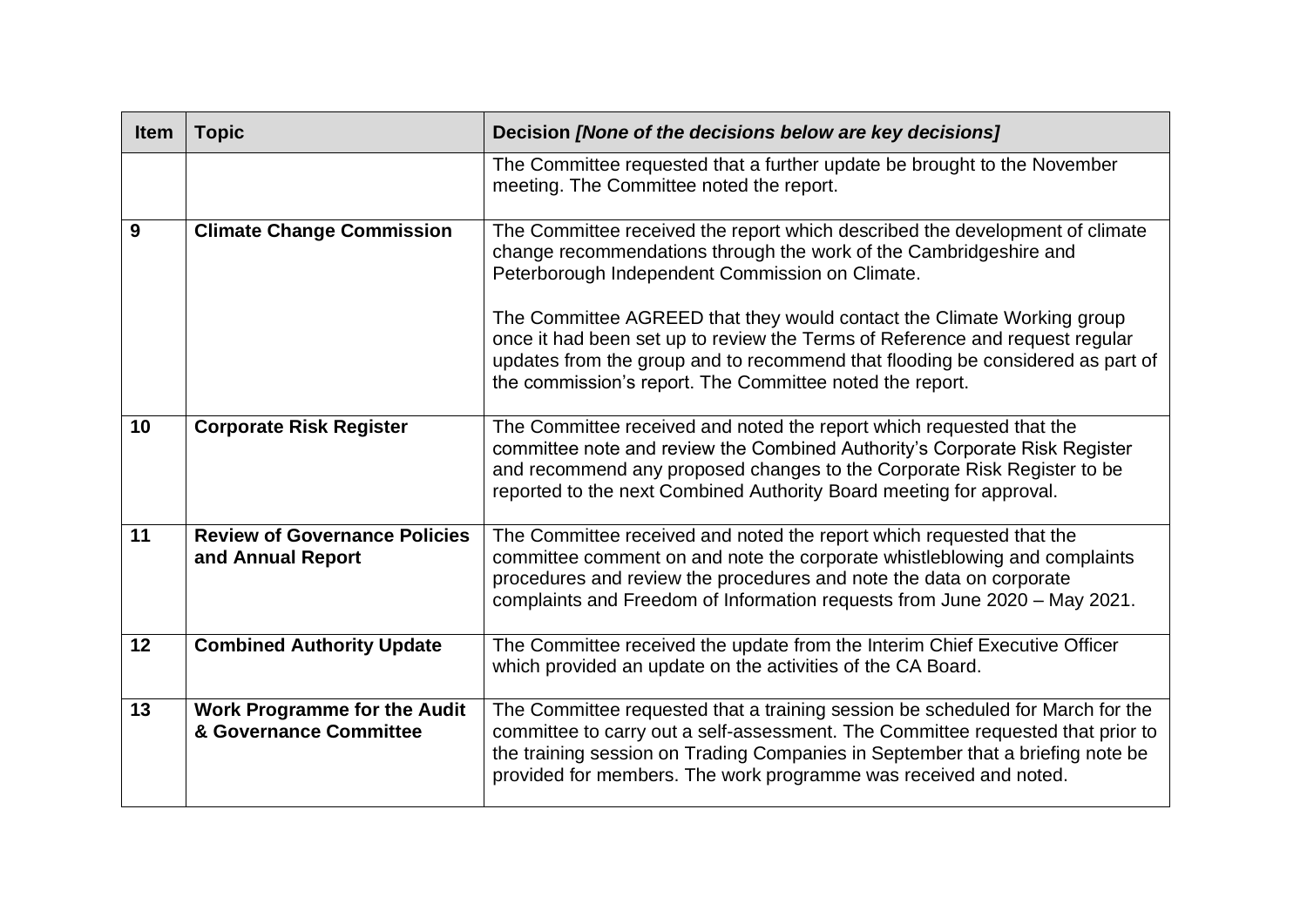| <b>Item</b> | <b>Topic</b>         | Decision [None of the decisions below are key decisions]                                                                                                              |
|-------------|----------------------|-----------------------------------------------------------------------------------------------------------------------------------------------------------------------|
| 14          | Date of next meeting | The next meeting would be held on the 30 <sup>th</sup> July 2021, Main Hall, Burgess<br>Events and Conference Centre, One Leisure, Westwood Road, St Ives PE27<br>6WU |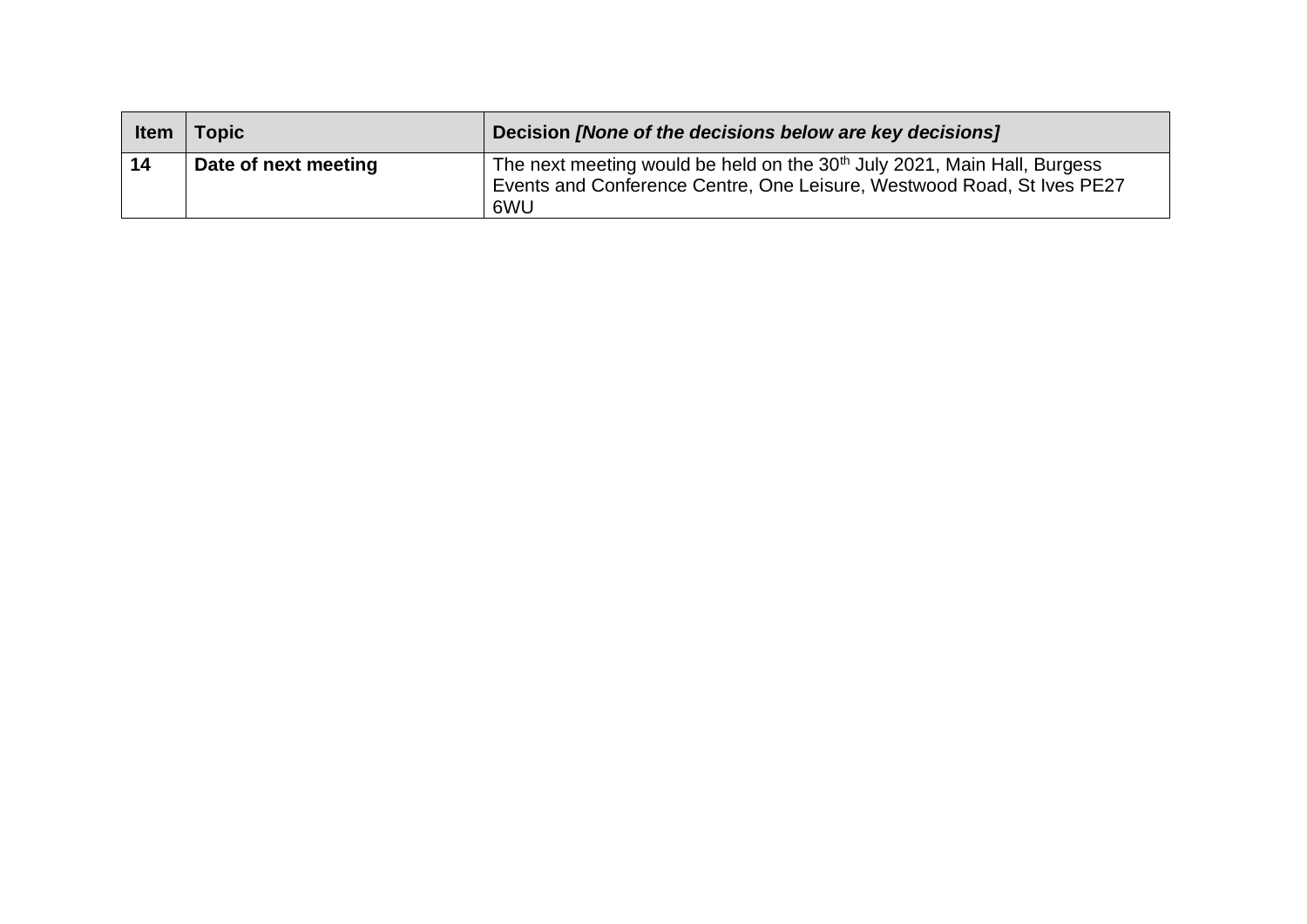# Overview and Scrutiny Committee Decision Summary

Meeting: 28th June 2021 Agenda/Minutes: [Overview and Scrutiny Committee –](https://cambridgeshirepeterboroughcagov.cmis.uk.com/Meetings/tabid/70/ctl/ViewMeetingPublic/mid/397/Meeting/2072/Committee/68/Default.aspx) 28 June 2021 Chair: Cllr Lorna Dupré Summary of decisions taken at this meeting

| <b>Item</b> | <b>Topic</b>                  | Decision [None of the decisions below are key decisions]                                                                   |
|-------------|-------------------------------|----------------------------------------------------------------------------------------------------------------------------|
| 1.          | <b>Apologies</b>              | Apologies received from Cllr Murphy, substituted by Cllr Coutts.                                                           |
| 2.          | <b>Election of Chair</b>      | Councillor Dupre was nominated by Councillor Van de Weyer and seconded by<br>Councillor Baigent for the position of Chair. |
|             |                               | Councillor Sharp was nominated by Councillor Hay and seconded by Councillor<br>Coles for the position of Chair.            |
|             |                               | Following a vote both nominees received 7 votes. To resolve the deadlock a<br>coin toss was carried out.                   |
|             |                               | Following the coin toss CIIr Dupre was elected the Chair of the Committee for<br>the municipal year 2021/22.               |
| 3.          | <b>Election of Vice Chair</b> | Councillor Sharp was nominated by Councillor Corney and seconded by<br>Councillor Hay for the position of Vice Chairman.   |
|             |                               | The Committee resolved to appoint Councillor Sharp as Vice Chairman for the<br>municipal year 2021/22.                     |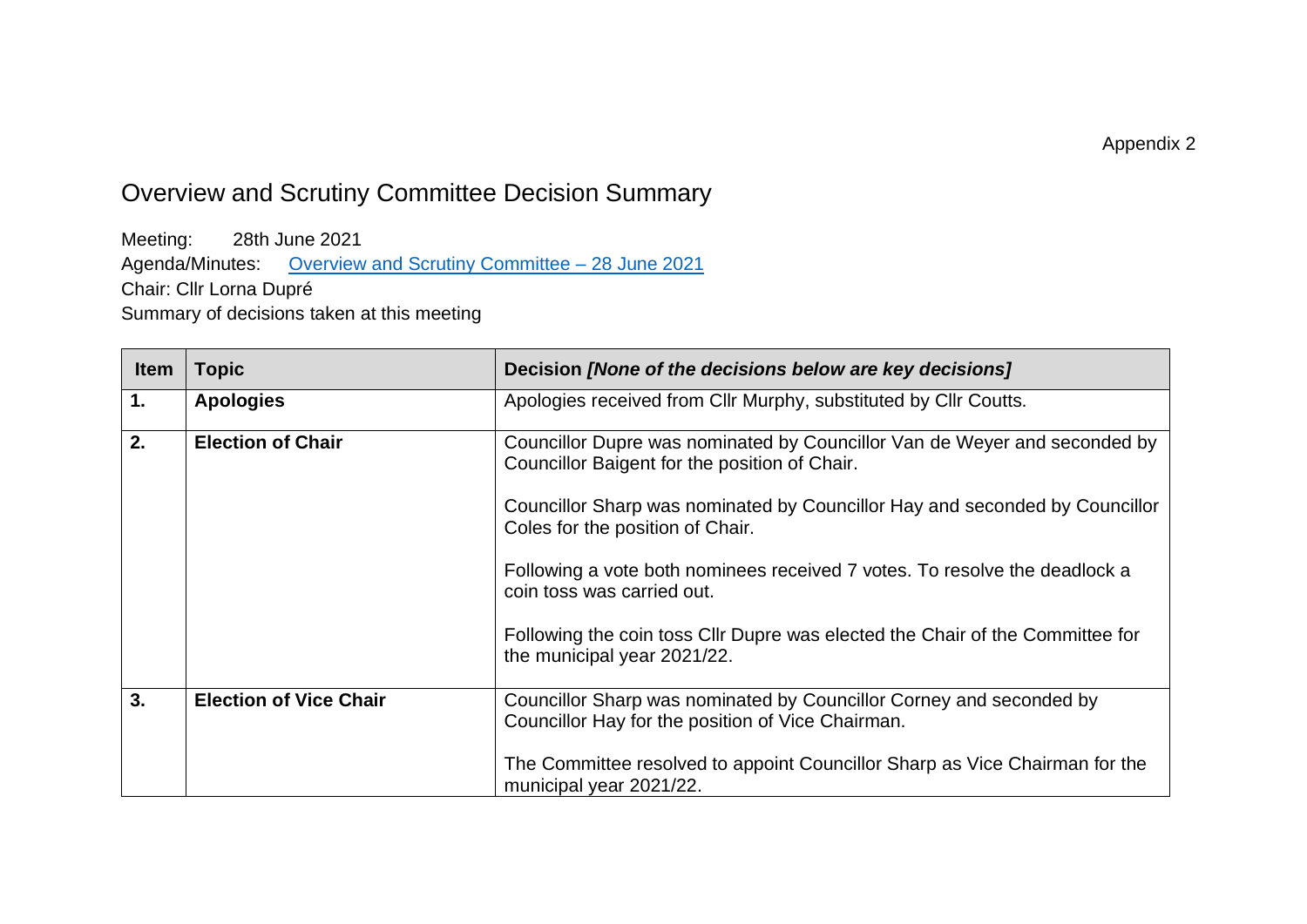| Item | <b>Topic</b>                                               | Decision [None of the decisions below are key decisions]                                                                                                                                                                                                                                                                                                                                                 |
|------|------------------------------------------------------------|----------------------------------------------------------------------------------------------------------------------------------------------------------------------------------------------------------------------------------------------------------------------------------------------------------------------------------------------------------------------------------------------------------|
| 4.   | <b>Declarations of Interest</b>                            | There were no declarations of interest.                                                                                                                                                                                                                                                                                                                                                                  |
| 5.   | <b>Minutes of the Previous Meeting</b>                     | The minutes of the previous meeting held on Monday 22 <sup>nd</sup> March 2021 were<br>agreed as an accurate record.                                                                                                                                                                                                                                                                                     |
| 6.   | <b>Public Questions</b>                                    | There were no public questions received.                                                                                                                                                                                                                                                                                                                                                                 |
| 7.   | <b>Appointment of Lead Members</b>                         | The Committee received the report from the Deputy Monitoring Officer which<br>requested the Committee nominate and appoint members to the roles of Lead<br>Members for the Housing, Skills and the Transport & Infrastructure Committees<br>and the Business Board.<br>The Committee RESOLVED to defer this item to a later meeting once the<br>recommendations from the CfGS had been fully considered. |
|      |                                                            |                                                                                                                                                                                                                                                                                                                                                                                                          |
| 8.   | <b>Co-Opted Independent Member</b>                         | The Committee received the report from the Deputy Monitoring Officer which<br>asked the Committee to consider the co-option of an independent member (and<br>substitute) from a Constituent Council.                                                                                                                                                                                                     |
|      |                                                            | The Committee considered the co-option of an independent member (and<br>substitute) from a Constituent Council and RESOLVED not to co-opt a member<br>from a constituent council.                                                                                                                                                                                                                        |
| 9.   | <b>Centre for Governance and</b><br><b>Scrutiny Update</b> | The Committee received the report from the Scrutiny Officer which provided the<br>Overview and Scrutiny Committee with the report and recommendations from<br>the Centre for Governance and Scrutiny who had carried out a review of the<br>current scrutiny arrangements at the CPCA.                                                                                                                   |
|      |                                                            | The Committee noted the report from Centre for Governance & Scrutiny and<br>AGREED that the proposals within the report should be actioned with an                                                                                                                                                                                                                                                       |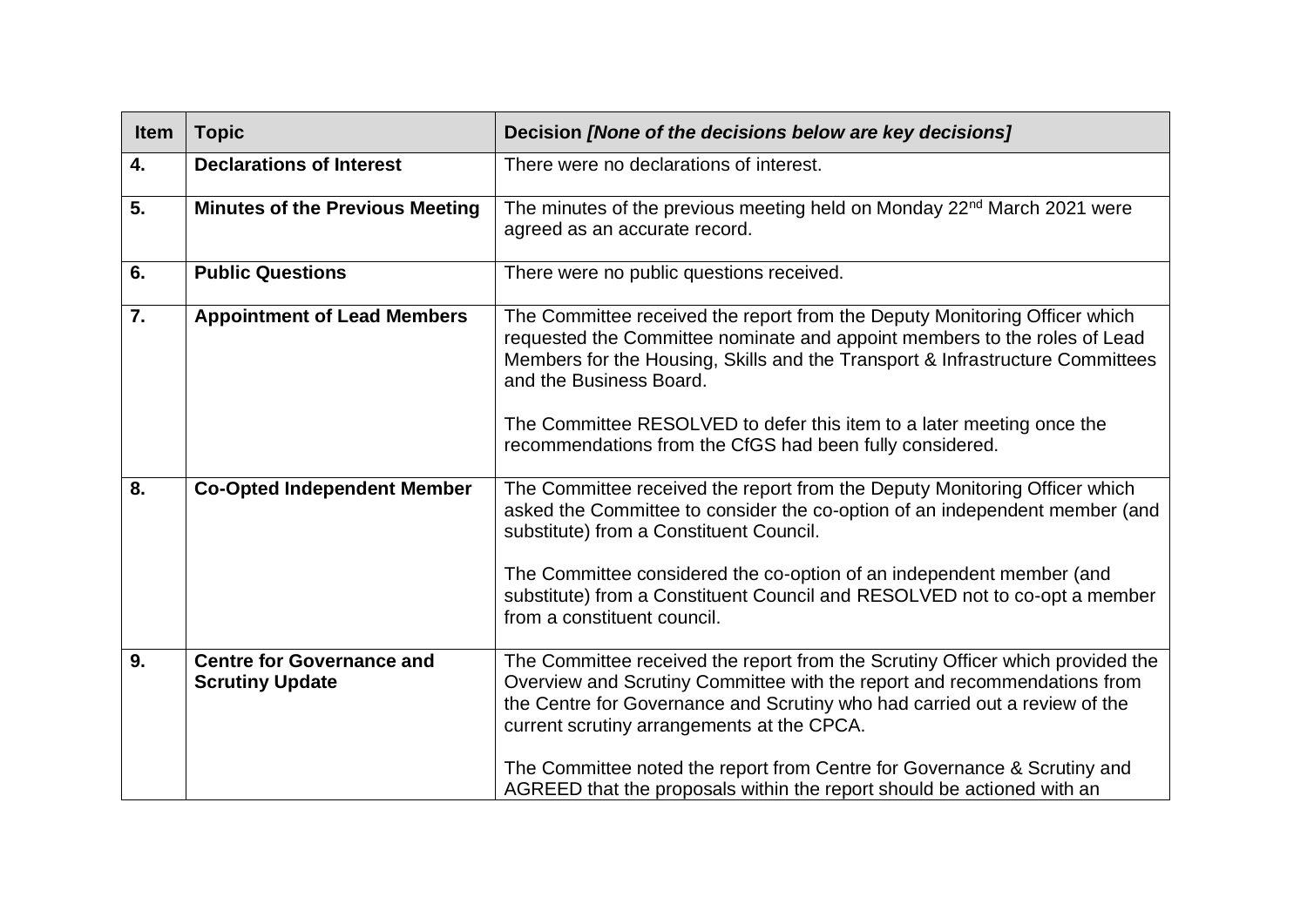| <b>Item</b> | <b>Topic</b>                                     | Decision [None of the decisions below are key decisions]                                                                                                                                                                                                                                                                                                                                                                         |
|-------------|--------------------------------------------------|----------------------------------------------------------------------------------------------------------------------------------------------------------------------------------------------------------------------------------------------------------------------------------------------------------------------------------------------------------------------------------------------------------------------------------|
|             |                                                  | informal meeting being arranged for the Committee to meet and discuss a<br>revised operating model before the July meeting.                                                                                                                                                                                                                                                                                                      |
| 10.         | <b>Combined Authority Board</b><br>Agenda        | The Committee reviewed the Combined Authority Board agenda and agreed<br>that the Chair should ask the following questions on behalf of the committee at<br>the CA Board meeting on 30 <sup>th</sup> June 2021.                                                                                                                                                                                                                  |
|             |                                                  | Item 1.5: Forward Plan<br>Q: We note item 29 on the Combined Authority's Forward Plan - a decision on<br>CAM - scheduled for the 14th July meeting of the Transport and Infrastructure<br>Committee. What is the Combined Authority's envisaged programme of work<br>on CAM or its replacement and what future interactions with and involvement of<br>the Overview and Scrutiny Committee do you foresee within this programme? |
|             |                                                  | Item 4.1: East West Rail Consultation<br>Q: The Committee notes the consultation response from East West Rail and<br>asks whether the Combined Authority will consider co-ordinating its<br>consultation responses on such schemes with its constituent Councils in<br>future?                                                                                                                                                   |
|             |                                                  | Item 4.3: Climate change<br>Q: In light of the findings in the first interim report of the Combined Authority's<br>Commission on Climate Change, will the Mayor be declaring a climate<br>emergency?                                                                                                                                                                                                                             |
| 11.         | <b>Combined Authority Forward</b><br><b>Plan</b> | The Committee received and noted the Combined Authority Forward Plan.                                                                                                                                                                                                                                                                                                                                                            |
| 12.         | <b>Work Programme</b>                            | The Committee received the report which outlined the work programme for the<br>committee.                                                                                                                                                                                                                                                                                                                                        |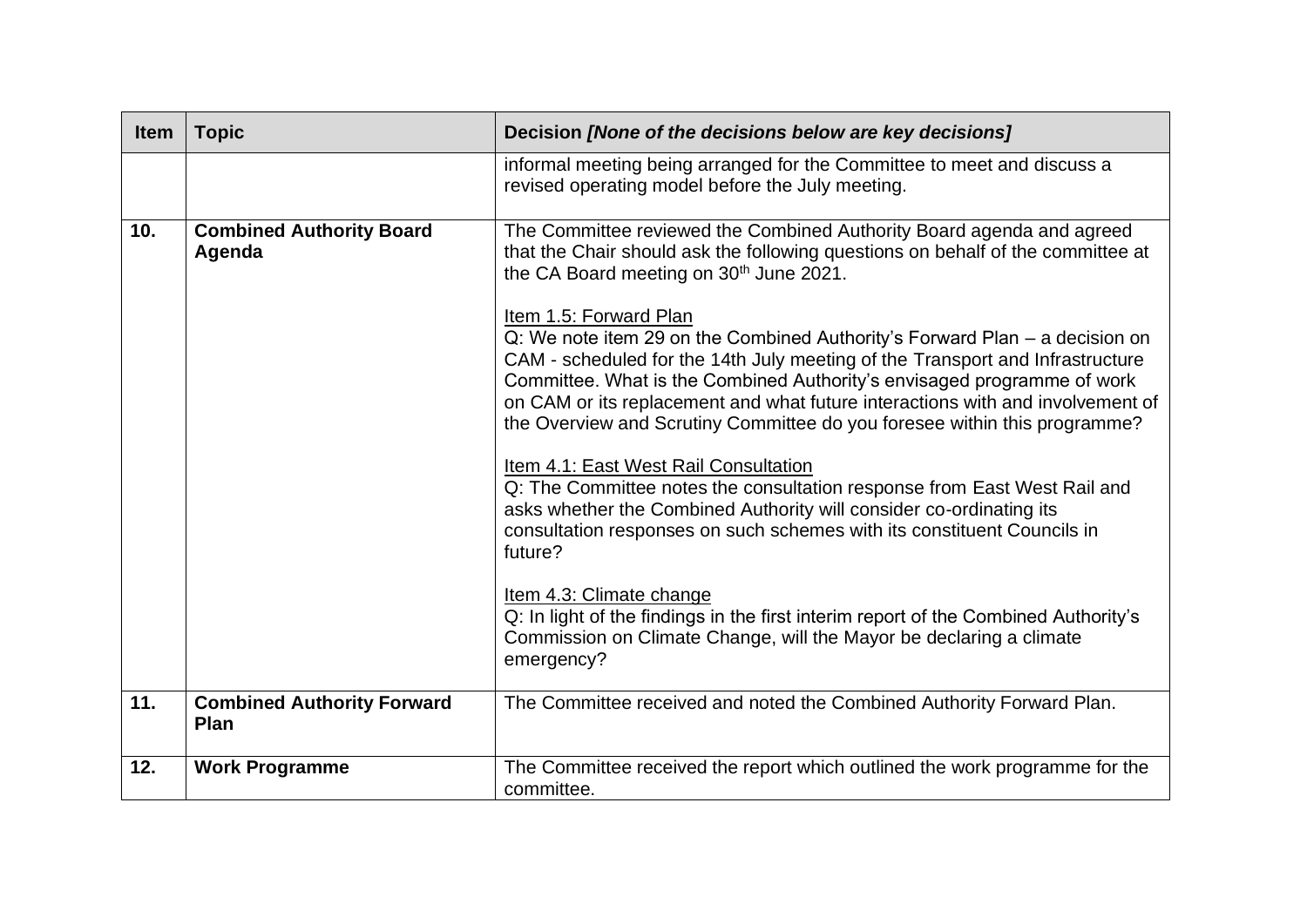| <b>Item</b> | <b>Topic</b>         | Decision [None of the decisions below are key decisions]                                                                                                                                                                     |
|-------------|----------------------|------------------------------------------------------------------------------------------------------------------------------------------------------------------------------------------------------------------------------|
|             |                      | The Committee requested that the actions from the CfGS report be fed into the<br>work programme for consideration at the July meeting. The Committee<br>requested that the Mayor be invited to attend the September meeting. |
| 13.         | Date of Next Meeting | The next meeting would be held on the $26th$ July 2021 – Venue TBC.                                                                                                                                                          |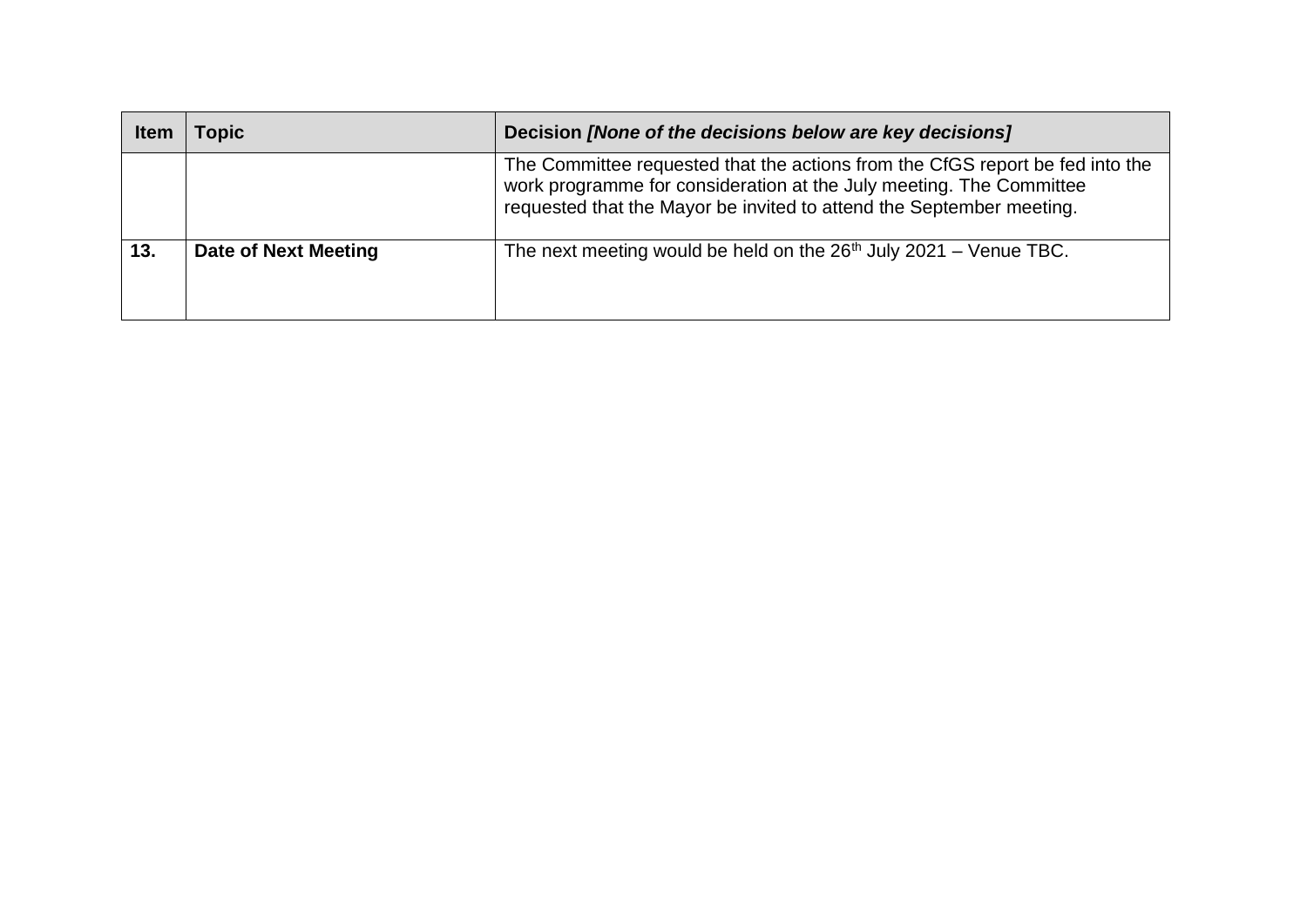## Combined Authority Board Decision Summary

Agenda/Minutes: [Combined Authority Board 2 June 2021](https://cambridgeshirepeterboroughcagov.cmis.uk.com/Meetings/tabid/70/ctl/ViewMeetingPublic/mid/397/Meeting/2032/Committee/63/Default.aspx) Meeting: Wednesday 2 June 2021

- Part 1 Governance Items
- 1.1 The Mayor Declaration of Acceptance of Office

**Mayor Dr Nik Johnson confirmed his acceptance of office.**

1.2 Announcements, Apologies for Absence and Declarations of Interest

**Apologies were received from Councillor Lucy Nethsingha substituted by Councillor Elisa Meschini.**

**There were no declarations of interest.** 

1.3 Deputy Mayor/s of the Combined Authority

**The Mayor announced the appointment of Councillor Wayne Fitzgerald as Statutory Deputy Mayor.**

1.4 Membership of the Combined Authority 2021/22

It was resolved to:

a) note the Members and substitute Members appointed by constituent councils to the Combined Authority for the municipal year  $2021/2022$  (Appendix 1 – to follow);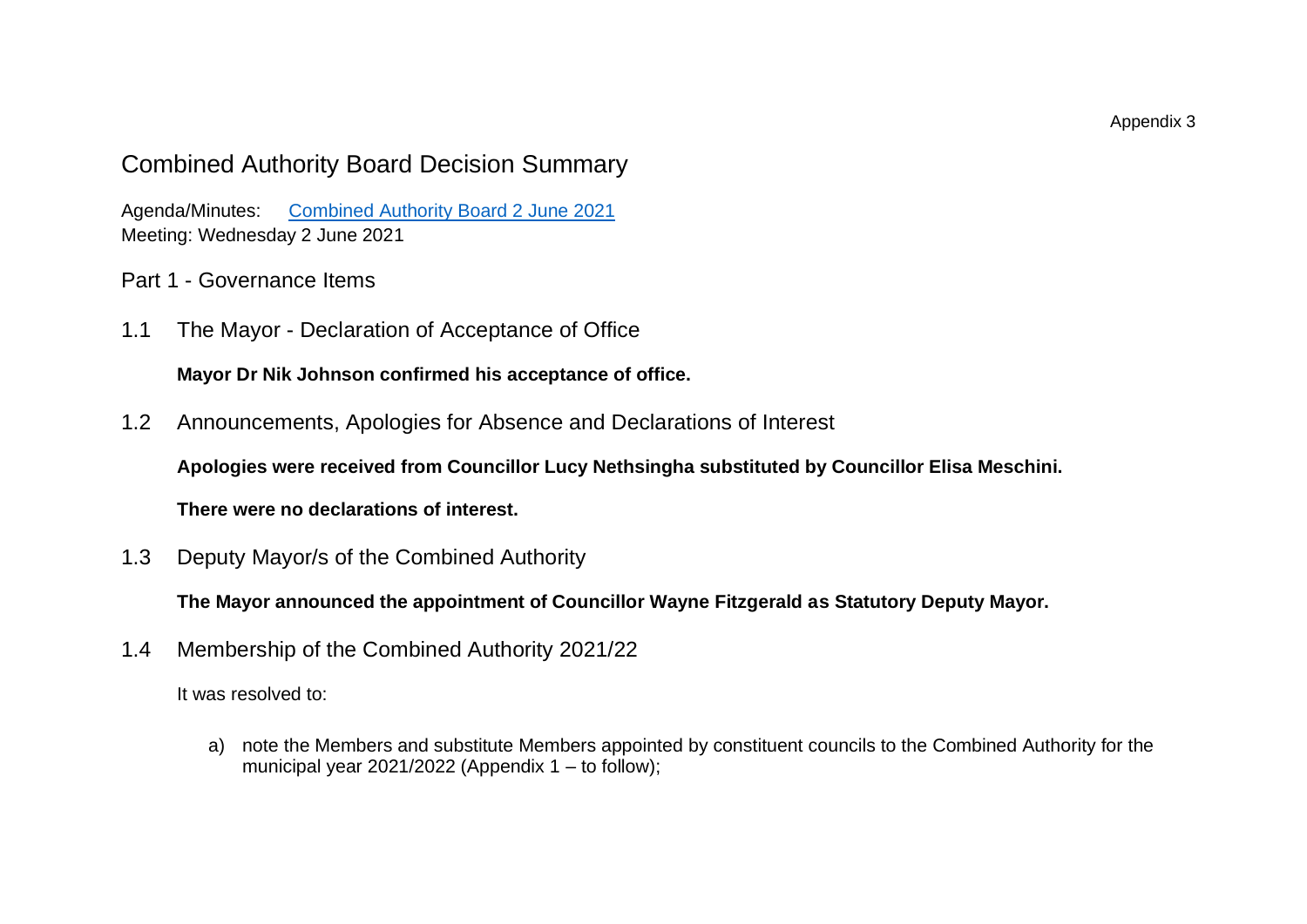- b) appoint the Business Board's nominations as Member and substitute Member to represent them on the Combined Authority for the municipal year 2021/22 (Appendix  $1 -$  to follow);
- c) confirm that the following bodies be given co-opted member status for the municipal year 2021/22:
	- (i) The Police and Crime Commissioner for Cambridgeshire.
	- (ii) Cambridgeshire and Peterborough Fire Authority.
	- (iii) Cambridgeshire and Peterborough Clinical Commissioning Group.
- d) Note the named representative and substitute representative for each organisation as set out in the report.
- e) Agree that any late notifications of appointments to the Monitoring Officer shall take immediate effect.
- 1.5 Minutes of the Combined Authority Board meeting on 24 March 2021

The minutes of the meeting on 24 March 2021 were approved as an accurate record and signed by the Mayor.

1.6 Petitions

No petitions were received.

1.7 Public Questions

No public questions were received.

1.8 Forward Plan

The Combined Authority Forward Plan was noted.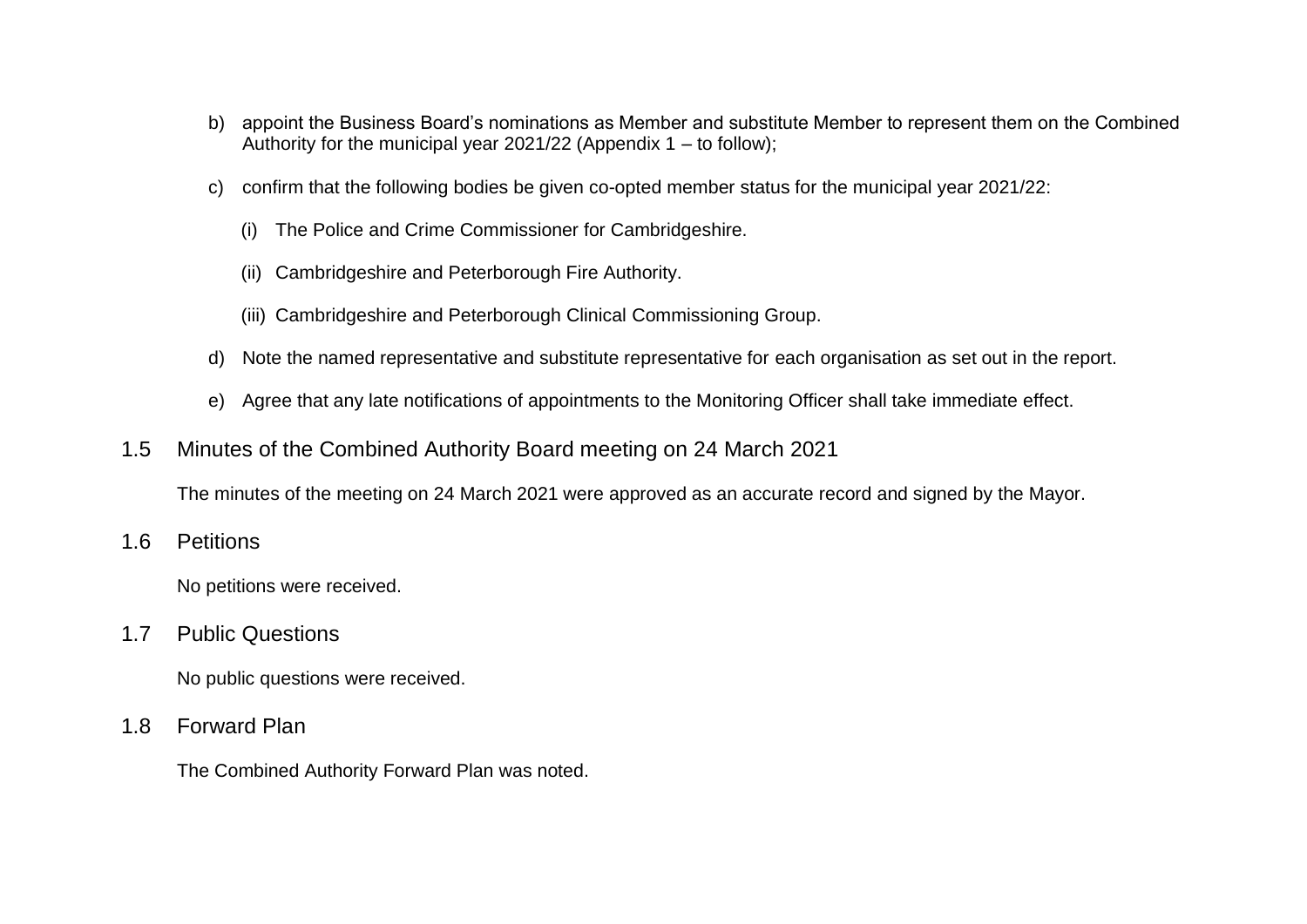1.9 Appointments to Executive Committees and Appointment of Chairs and Lead Members

It was resolved to:

- a) note and agree the Mayor's nominations to Lead Member responsibilities, with the exception of the appointment of a Lead Member for Environment, and the membership of the committees including the Chairs of committees for 2020/21 as set out in Appendix 1
- b) note the Members and substitute Members appointed by constituent councils to the Combined Authority for the municipal year 2021/2022 (Appendix 1).
- c) Note and agree the Membership for the Employment Committee for 2021/22 (Appendix 1)
- 1.10 Appointment of the Overview and Scrutiny Committee 2021/22

- a) confirm that the size of the Overview and Scrutiny Committee should be 14 members; two members from each constituent council and two substitute members for the municipal year 2021/2022.
- b) to agree the political balance on the committee as set out in Appendix 1.
- c) confirm the appointment of the Member and substitute Member nominated by constituent councils to the Overview and Scrutiny Committee for the municipal year 2020/21 as set out in Appendix 2.
- d) to request that the Overview and Scrutiny Committee consider the co-option of an independent member from a Constituent Council.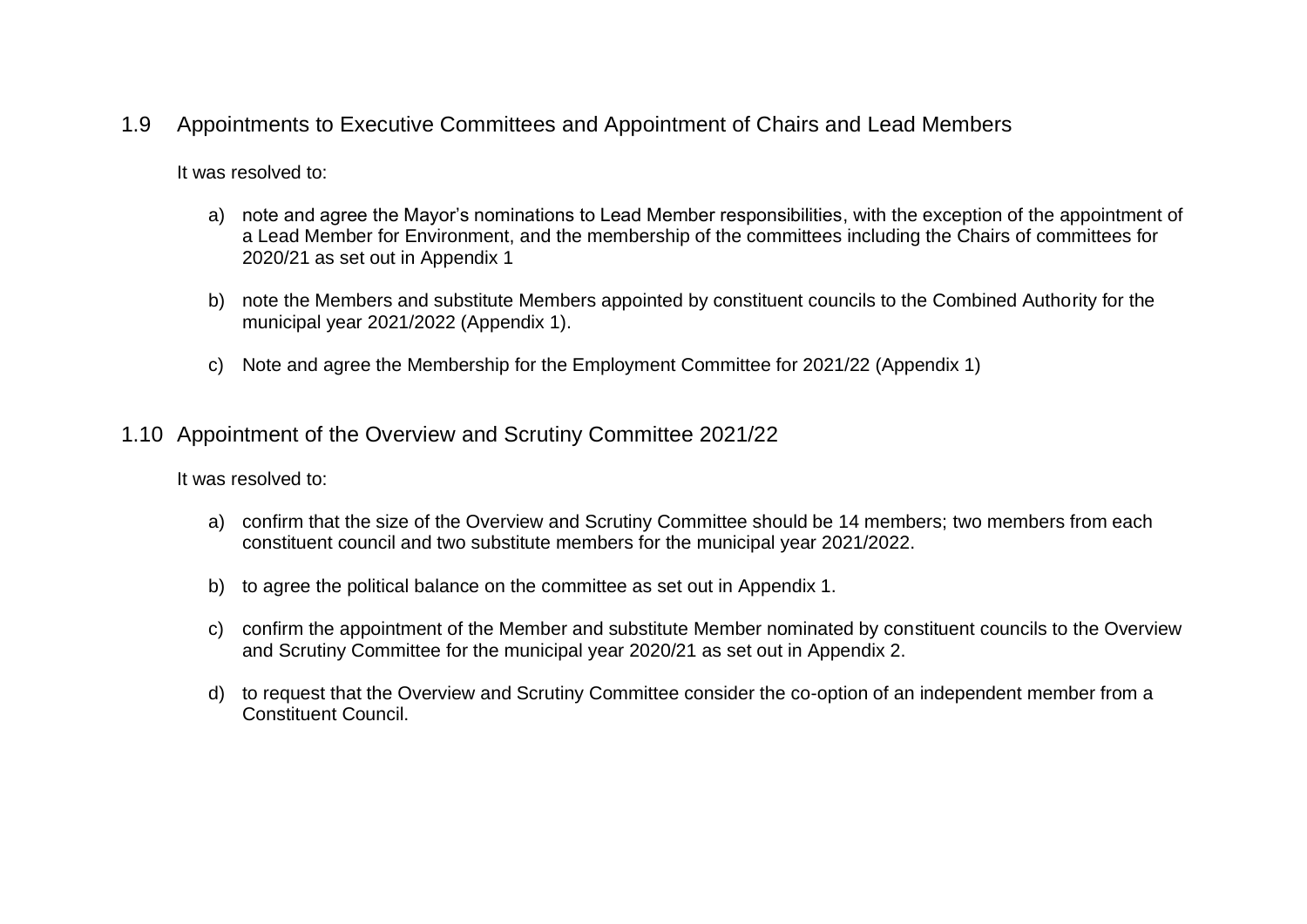### 1.11 Appointment of the Audit and Governance Committee 2021/22

It was resolved to:

- a) confirm that the size of the Audit and Governance Committee should be eight members; one member and one substitute from each Constituent Council and one independent person.
- b) appoint Mr Alan John Pye as the independent person of the Audit and Governance Committee for a term of four years ending May 2025.
- c) raise the remuneration for the role of the Independent Person as the Chair of the committee on a pro-rated basis, to reflect the increased activity of the committee, to £3068 per annum.
- d) to agree the political balance on the committee as set out in Appendix 1;
- e) confirm the appointment of the Members and substitute Members nominated by Constituent Councils to the Committee for the municipal year 2021/2022 as set out in Appendix 2.(To follow)
- f) appoint Mr John Alan Pye as Chair of the Audit and Governance Committee for the municipal year 2021/2022 and delegate authority to elect the Vice Chair to the Audit and Governance Committee.

#### 1.12 Calendar of Meetings 2021/22

The Combined Authority Calendar of Meetings for 2021/2022 was approved (Appendix 1).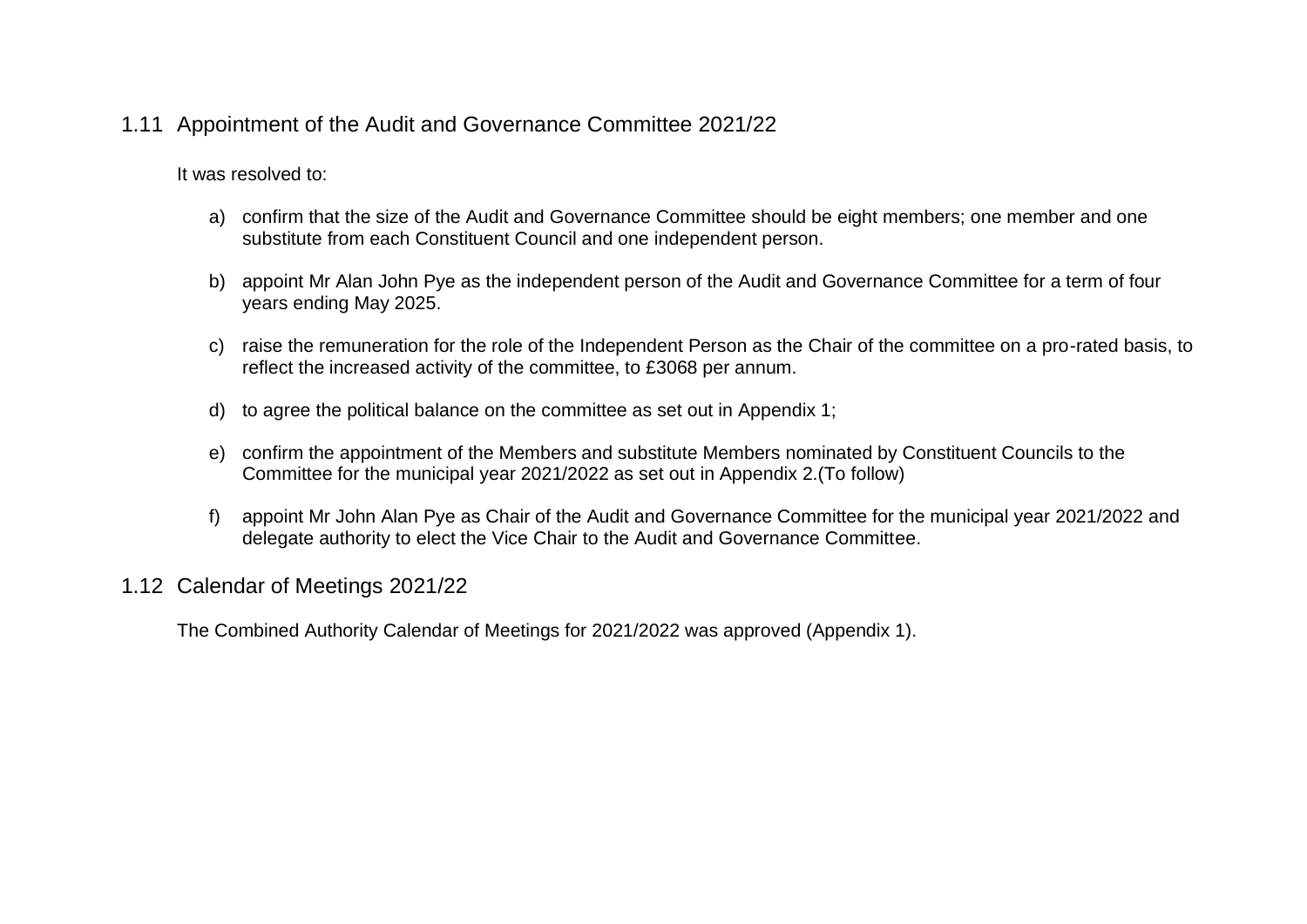Appendix 4

## Combined Authority Board Decision Summary

Agenda/Minutes: [Combined Authority Board 30 June 2021](https://cambridgeshirepeterboroughcagov.cmis.uk.com/Meetings/tabid/70/ctl/ViewMeetingPublic/mid/397/Meeting/2033/Committee/63/Default.aspx) Meeting: Wednesday 30 June 2021

1.1 Announcements, Apologies for Absence and Declarations of Interest

Apologies for absence were received from Councillor L Herbert, substituted by Councillor M Smart, and J Thomas, Cambridgeshire and Peterborough Clinical Commissioning Group.

1.2 Minutes of the Combined Authority Board meeting on 2 June 2021

The minutes of the meeting on 2 June 2021 were approved as an accurate record, subject to two changes requested at the meeting.

1.3 Petitions

No petitions were received.

### 1.4 Public Questions

No public questions were received.

1.5 Forward Plan

The Combined Authority Forward Plan was noted.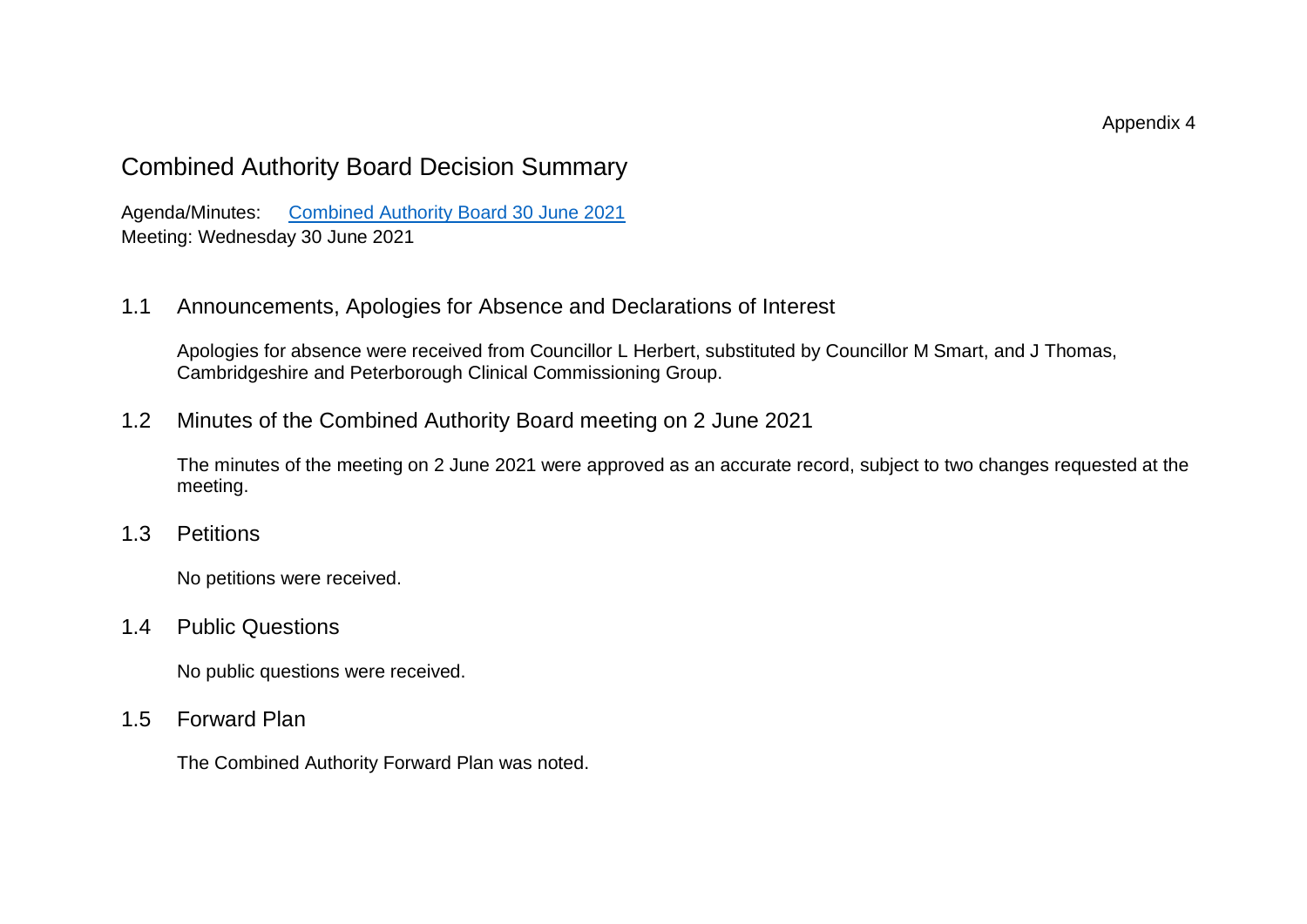### 1.6 Membership of the Combined Authority Committees

It was resolved to:

- a) Appoint the Members and substitute Members nominated by constituent councils to the Executive Committees, Overview & Scrutiny Committee and Audit & Governance Committee for the municipal year 2021/2022 (Appendix 1); and
- b) Note the named representative and substitute representative for each organisation as set out in the report.
- c) Note that Councillor Edna Murphy, Chair of Cambridgeshire and Peterborough Fire Authority, has been nominated as the Fire Authority's non-voting co-opted member of the Combined Authority Board for 2021/22 and Councillor Mohammed Jamil, Vice Chair of the Cambridgeshire and Peterborough Fire Authority, has been nominated as her substitute.
- 1.7 Appointment of the Chief Executive

- a) Note the progress made regarding the appointment to the position of the Combined Authority Chief Executive; and
- b) To receive and agree the recommendation made by the Members of the Employment Committee at the meeting on 16 June 2021 that the preferred candidate be appointed to the position of Chief Executive/Head of Paid Service for the Combined Authority with effect from a start date to be agreed by the preferred candidate and the Human Resources Manager.
- c) To note that the preferred candidate is subject to the Government's business appointment rules, and to therefore withhold their identity from publication until 14 July 2021 or such earlier time as the preferred candidate confirms that it may be made public.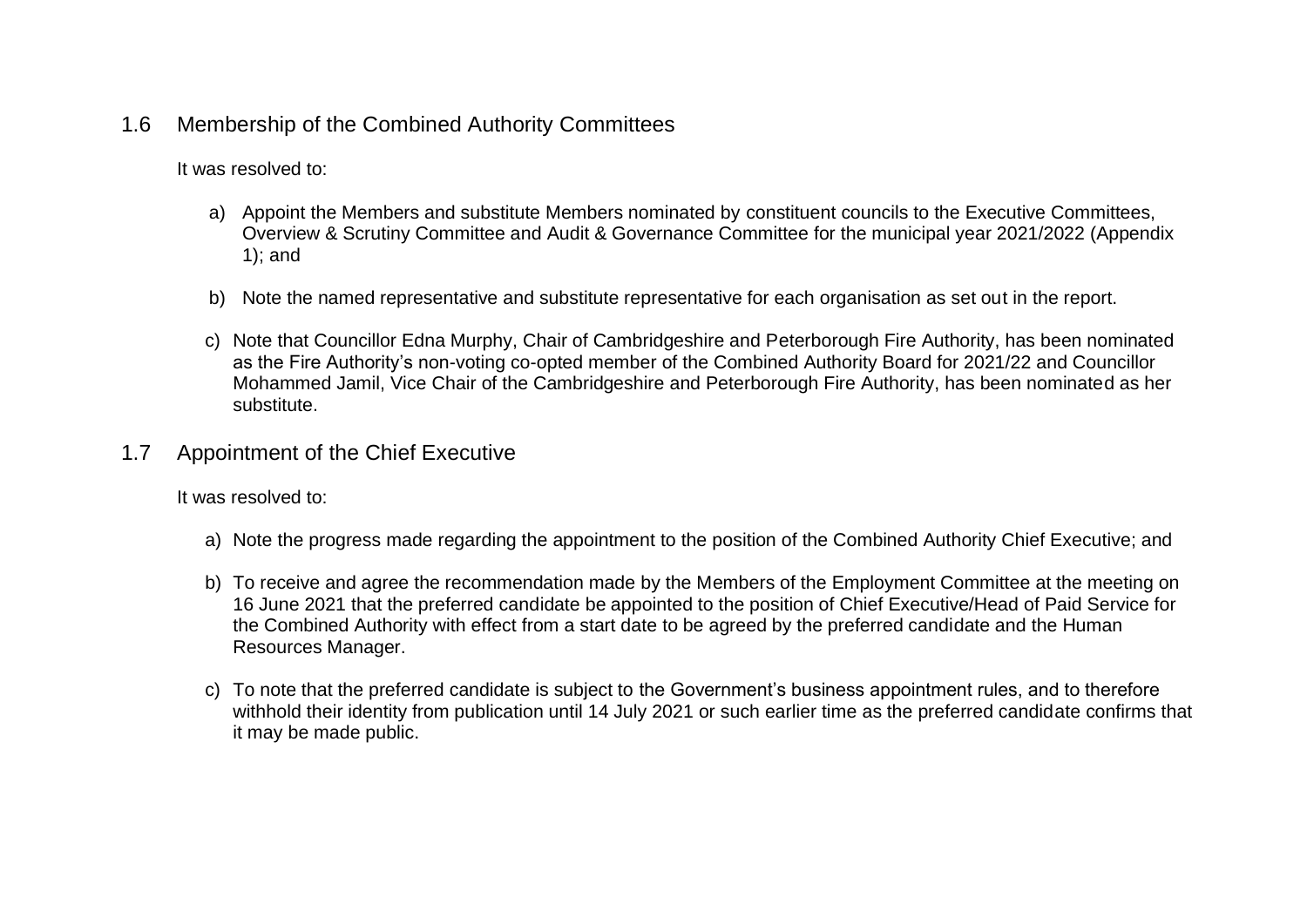### 1.8 Audit and Governance Committee Annual Report 2020/21

It was resolved to:

Note the Annual Report of the Chair of Audit and Governance Committee for 2020/21 (Appendix 1) and provide any feedback to the Committee.

### Part 2 - Finance

2.1 Outturn Budget Monitoring Report 2020-21

It was resolved to:

- a) Note the outturn position of the 2020-21 financial year;
- b) Approve the carry forward of unspent revenue budgets as set out in paragraph 2.1;
- c) Approve the slippage in the capital programme as set out in paragraph 3.1;
- d) Note the revised 2021-22 budget and capital programme; and
- e) Note the 2021-22 budget amendments set out in paragraph 4.3.

## Part 3 – Mayoral Decision

3.1 Local Highways Maintenance Capital Grant Allocation 2021-22

Having consulted the Combined Authority Board, the Mayor allocated grants totalling £27,695,000 to Cambridgeshire County Council (CCC) and Peterborough City Council (PCC) in line with the Department for Transport formula for determining each council's share as set out below: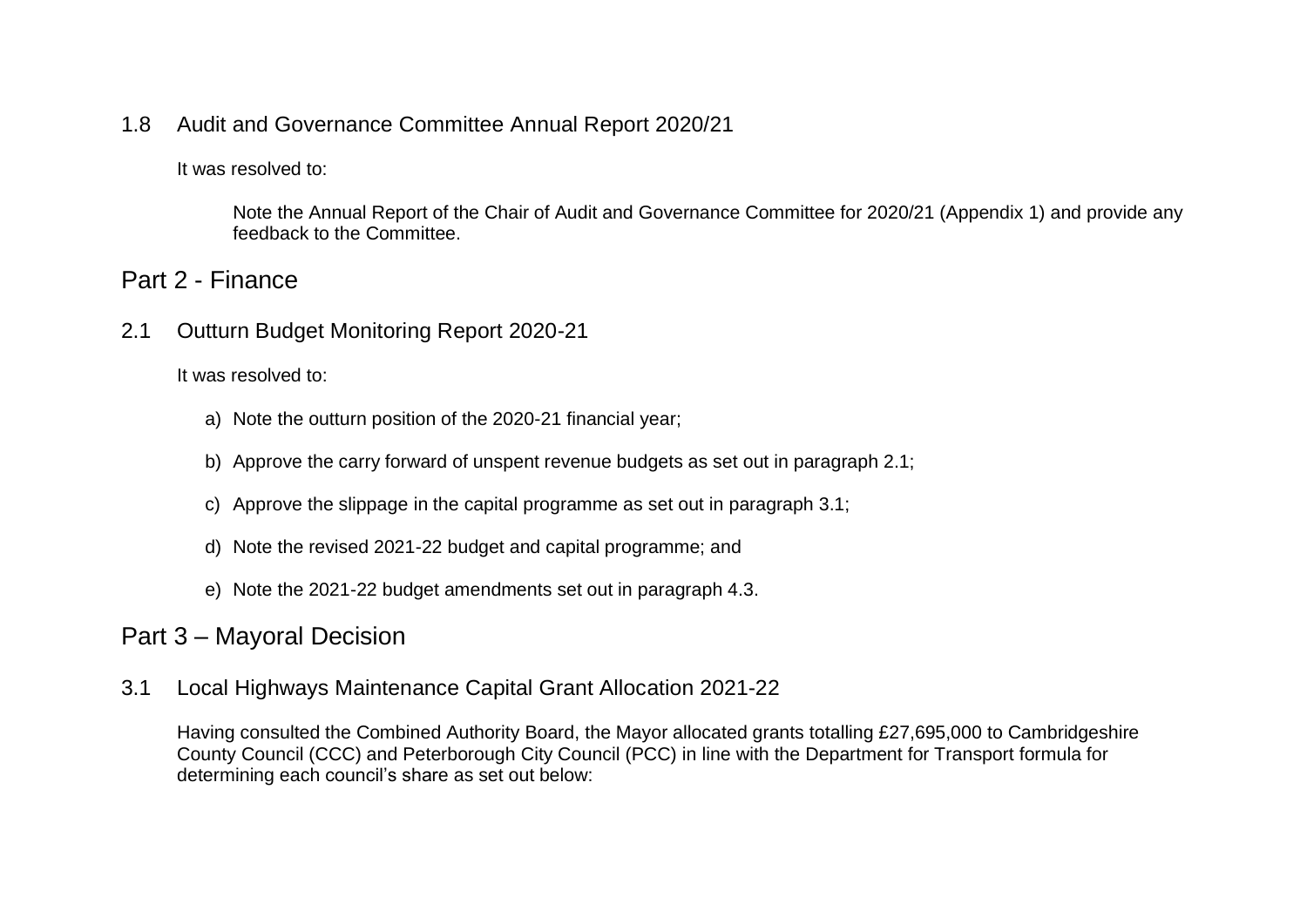Cambridgeshire County Council £21,955,000<br>Peterborough City Council £5.740.000 Peterborough City Council Total **E27,695,000** 

- Part 4 Combined Authority Decisions
- 4.1 East West Rail Consultation

It was resolved to:

Agree a Combined Authority response to the East West Rail consultation, subject to the modifications and amendments requested by the Board, and to seek a short extension to the consultation deadline to allow time for those changes to be made.

4.2 Bus Services

- a) Mandate officers to continue discussions on bus market reform with bus operators and other partners with the aim of progressing a franchising business case and developing a Bus Service Improvement Plan;
- b) Approve an increase of £100,000 in the bus reform budget to reflect the award of capacity funding by the Department for Transport; and
- c) Approve the creation of a £189,000 Covid Bus Service Support Grant budget and to authorise further grants received for this purpose to be included in this budget subject to such increases being reported to the Board in their regular budget update report.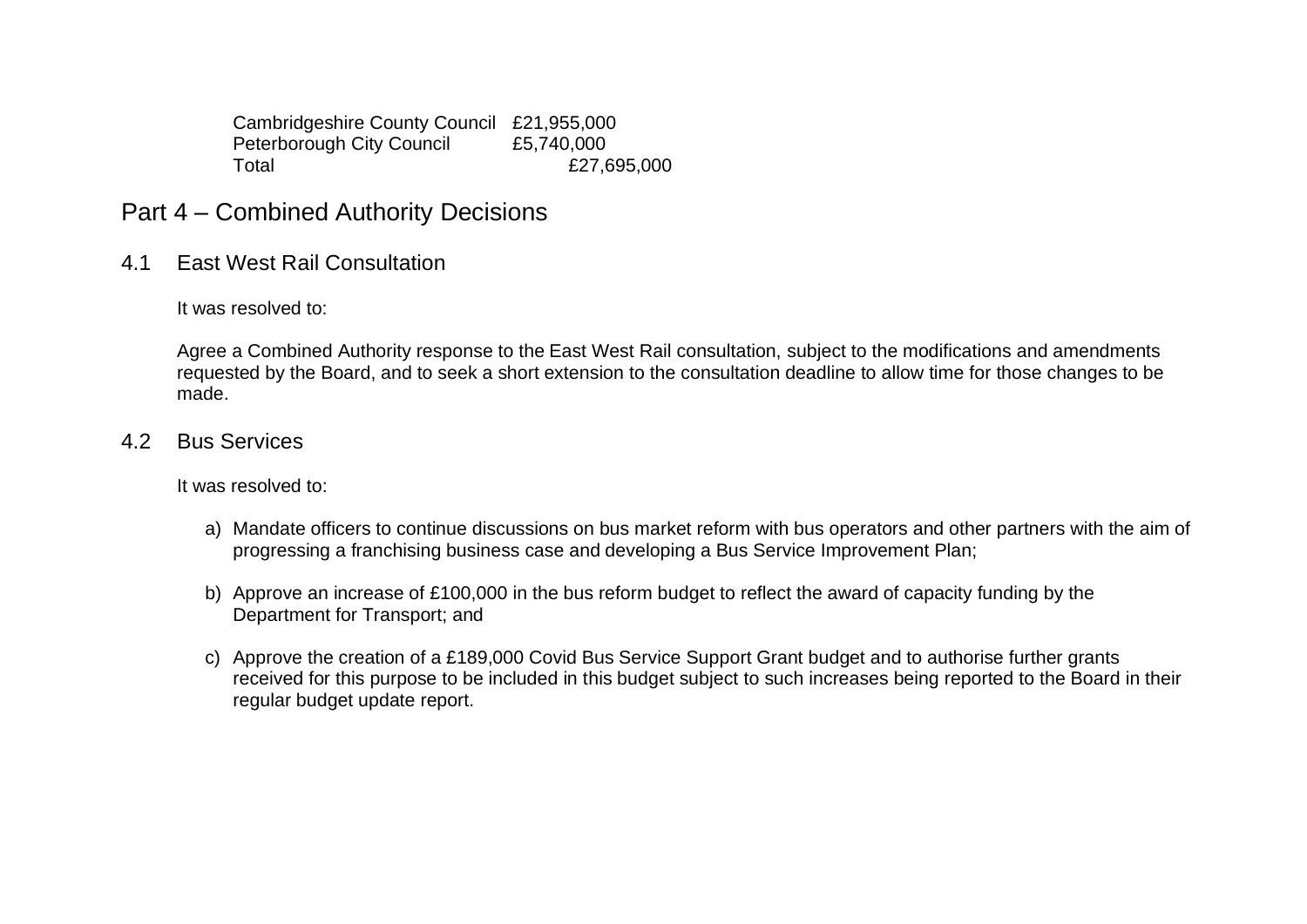#### 4.3 Climate Change

It was resolved to:

- a) Agree the response to the Independent Commission on Climate initial recommendations as set out in Appendix 1; and
- b) Approve £50,000 from the allocated climate change budget for development of the Commission's final recommendations.
- 4.4 Market Towns Programme Investment Prospectus Approval of Fifth Tranche of Recommended Projects and Change Request for Huntingdonshire Funding Timeline Extension

It was resolved to:

- a) Approve project proposals received under the Market Towns Programme and in response to town centre Covid-19 recovery from Fenland District Council to the sum of £1,071,021; and
- b) Approve the request received from Huntingdonshire District Council to extend the funding timeline to March 2023 for the remaining £802,150 allocated to the towns of Huntingdon and St Ives.

### 4.5 Authority to Spend for the Greater South East Energy Hub

- a) Note the BEIS grant funding of £1,372,289 for public sector decarbonisation program;
- b) Delegate authority to the Director of Business and Skills in consultation with Chief Finance Officer and Monitoring Officer, to recruit 6 fixed term contracted employees for the Greater South East Energy Hub (GSEEH);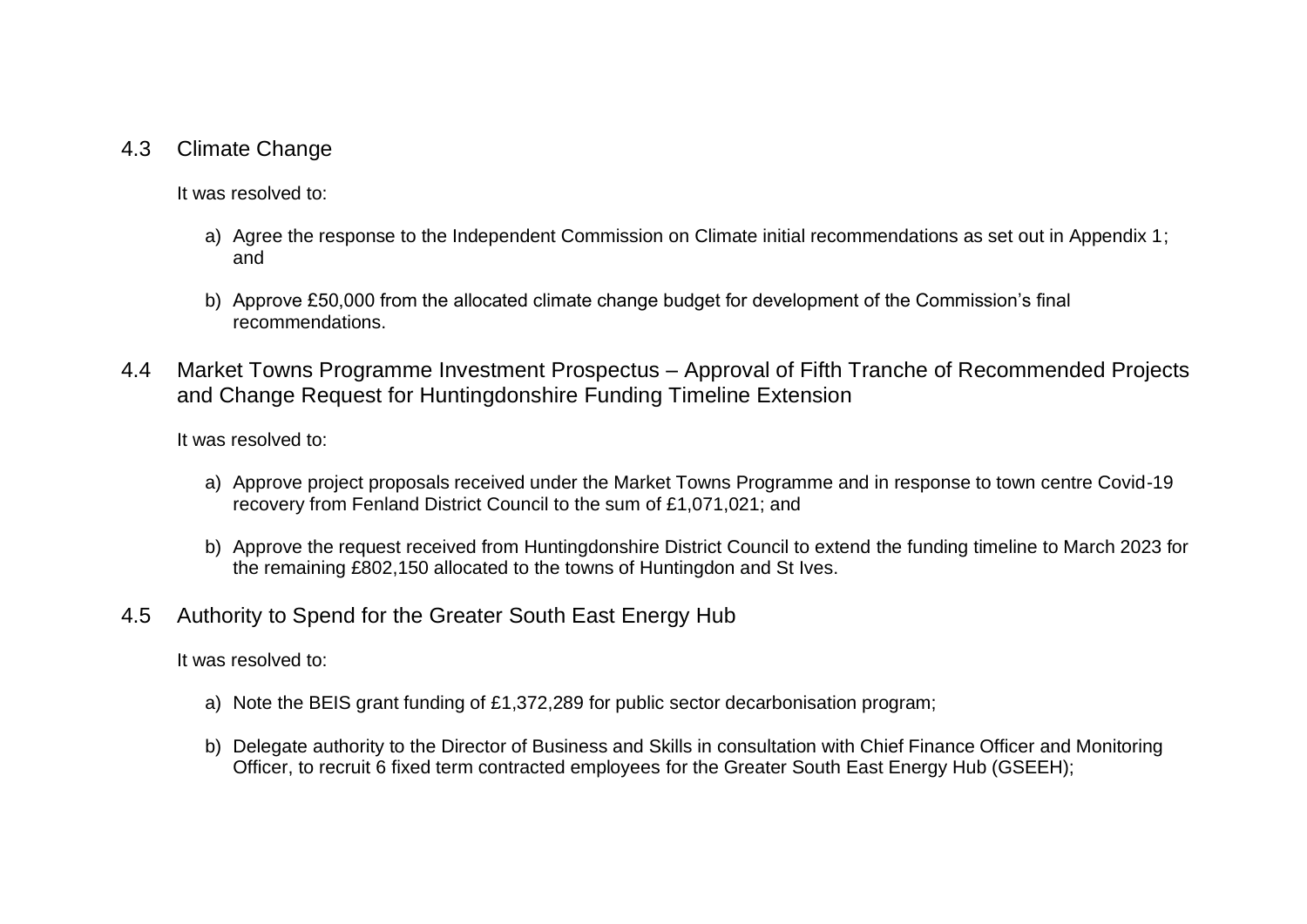- c) Delegate authority to the Director of Business and Skills, in consultation with the Chief Finance Officer and Monitoring Officer to enter into contracts with consultants for the purpose of the Public Sector Decarbonisation Skills Funding and COP26;
- d) Approve an increase in the core Energy Hub budget, CX0072 of £270k; and
- e) Give permission to the Greater South East Energy Hub to bid into the Sustainable Warmth Competition being run by BEIS.
- 4.6 Careers Hub

- a) Approve the acceptance of the section 31 Local Authority Act 1972 Act grant paid by the Careers and Enterprise Company Limited on behalf of the Department for Education to the CPCA. The grant is £172,100 for the academic year of 2021/22;
- b) Delegate to the Director of Business and Skills, in consultation with the Deputy Section 73 Officer and the Monitoring Officer, authority to pay the section 31 grant to Growth Co;
- c) Delegate authority to the Director of Business and Skills to vary the Contract between Cambridgeshire and Peterborough Business Growth Company (Growth Co) and Gateley Economic Growth Services Limited ("Gateleys") to now include the provision by Gateleys of a Careers Hub Service; and
- d) Approve the TUPE transfer of one member of CPCA staff to Gareth Preece Consulting which is a sub-contractor of Gateleys, the consortium lead contracted to deliver Growth Works.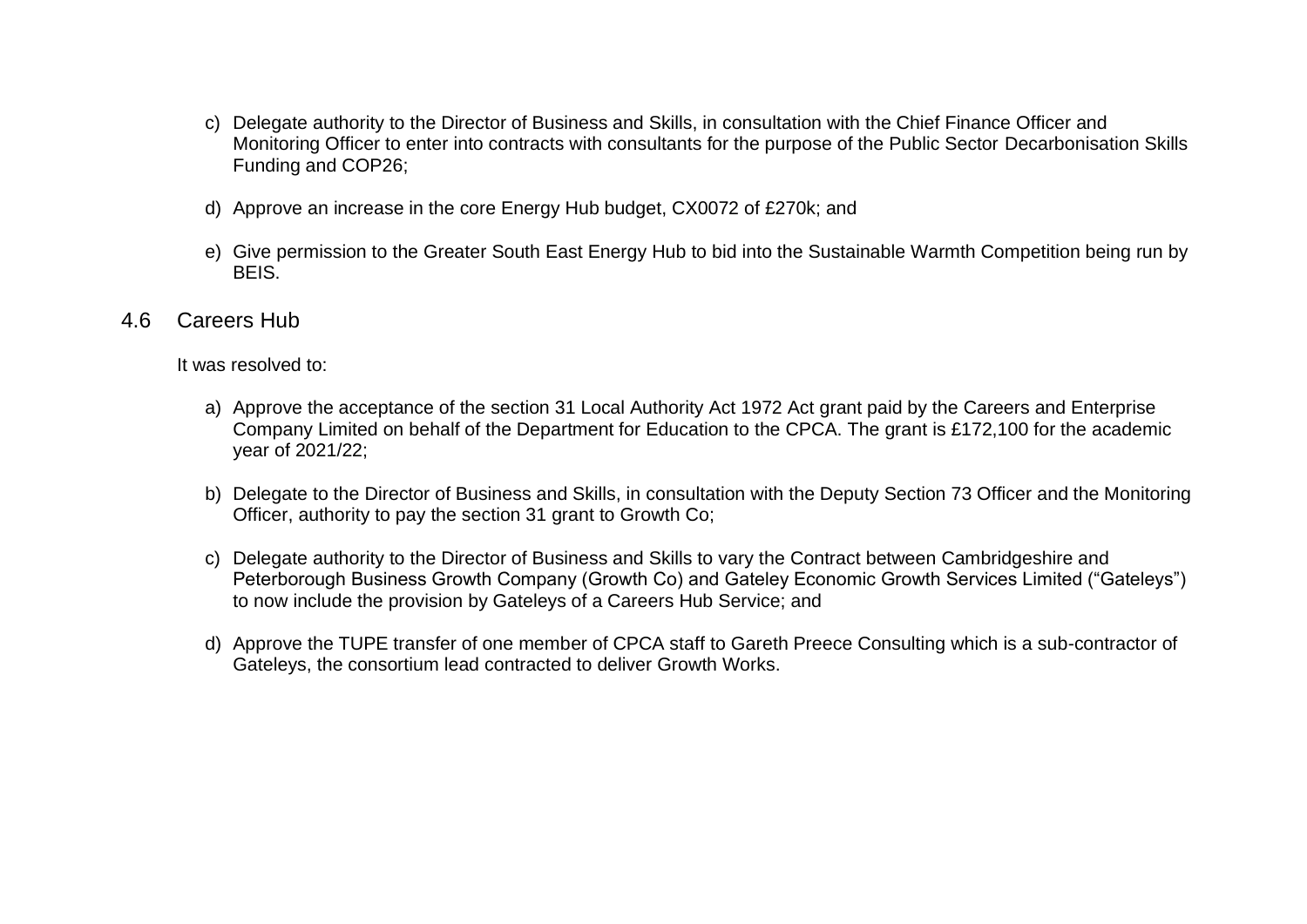4.7 European Regional Development Funding (ERDF) Growth Coaching Grants – Partner Agreement

It was resolved to:

- a) Approve option 2 as set out in this report to have a direct Partner Agreement between the Combined Authority and YTKO (consortium member delivering the Growth Work Contract);
- b) Approve the draft Partner Agreement included as Appendix 1; and
- c) Delegate authority to the Director of Business & Skills, in conjunction with the Monitoring Officer to make the necessary changes to the existing Growth Works contract between the Cambridgeshire and Peterborough Business Growth Company (Growth Co) and Gateley Economic Growth Services (GEG) using a contracted change control process.

## Part 5 - Housing and Communities Committee Recommendations

5.1 Implementation of the Revised Affordable Housing Programme

It was resolved to:

Approve the proposals for the Affordable Housing Programme being discussed with the Ministry for Housing, Communities and Local Government (MHCLG).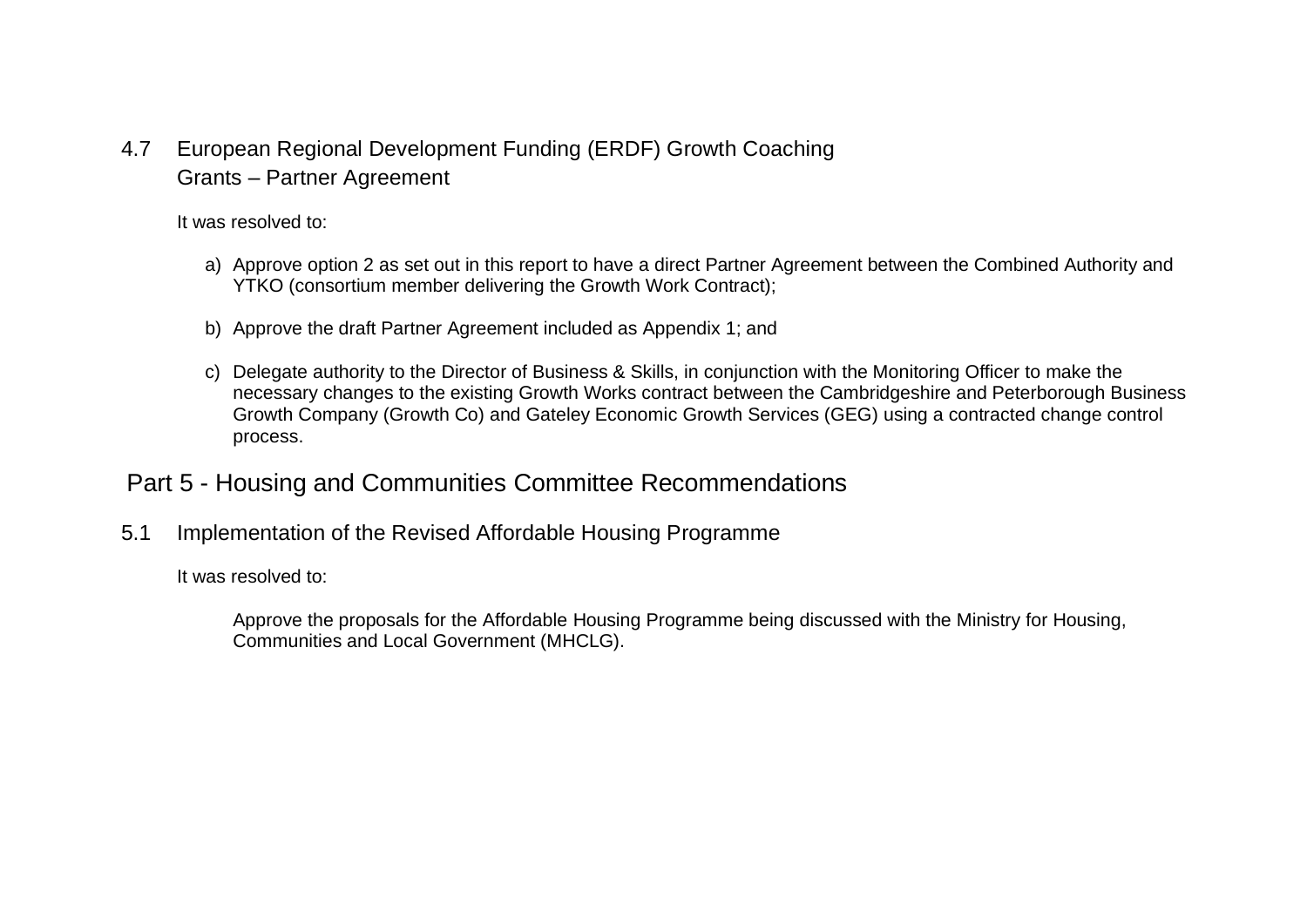### Part 6 - Skills Committee Recommendations

#### 6.1 Adult Education Budget 2021/22 Funding Allocations and Policy Changes

- a) Approve the funding allocations for the 2021/22 academic year, from the devolved Adult Education Budget (AEB) to the providers, set out in Table A of the report to the Skills Committee on 14 June 2021;
- b) Grant authority to enter into contract for services, with Steadfast Training Ltd;
- c) Delegate authority to the Director of Business and Skills in consultation with Chief Finance Officer and Monitoring Officer, to enter into contract for services, with the providers set out in Table A, on behalf of the Combined Authority;
- d) Delegate authority to the Director of Business and Skills, in consultation with the Chief Finance Officer and Monitoring Officer to enter into Grant Funding Agreements, with the providers set out in Table A, on behalf of the Combined Authority;
- e) Delegate authority to the Director of Business and Skills, in consultation with the Chief Finance Officer and Monitoring Officer to procure, award and enter into contract, with recommended new providers, as required within the devolved Adult Education Budget (AEB) Grant for 2021/22, set out in the AEB Commissioning Guiding Principles; and
- f) Approve implementation of the funding policy changes and funding flexibilities for the 2021/22 academic year, as set out in the report to the Skills Committee on 14 June 2021.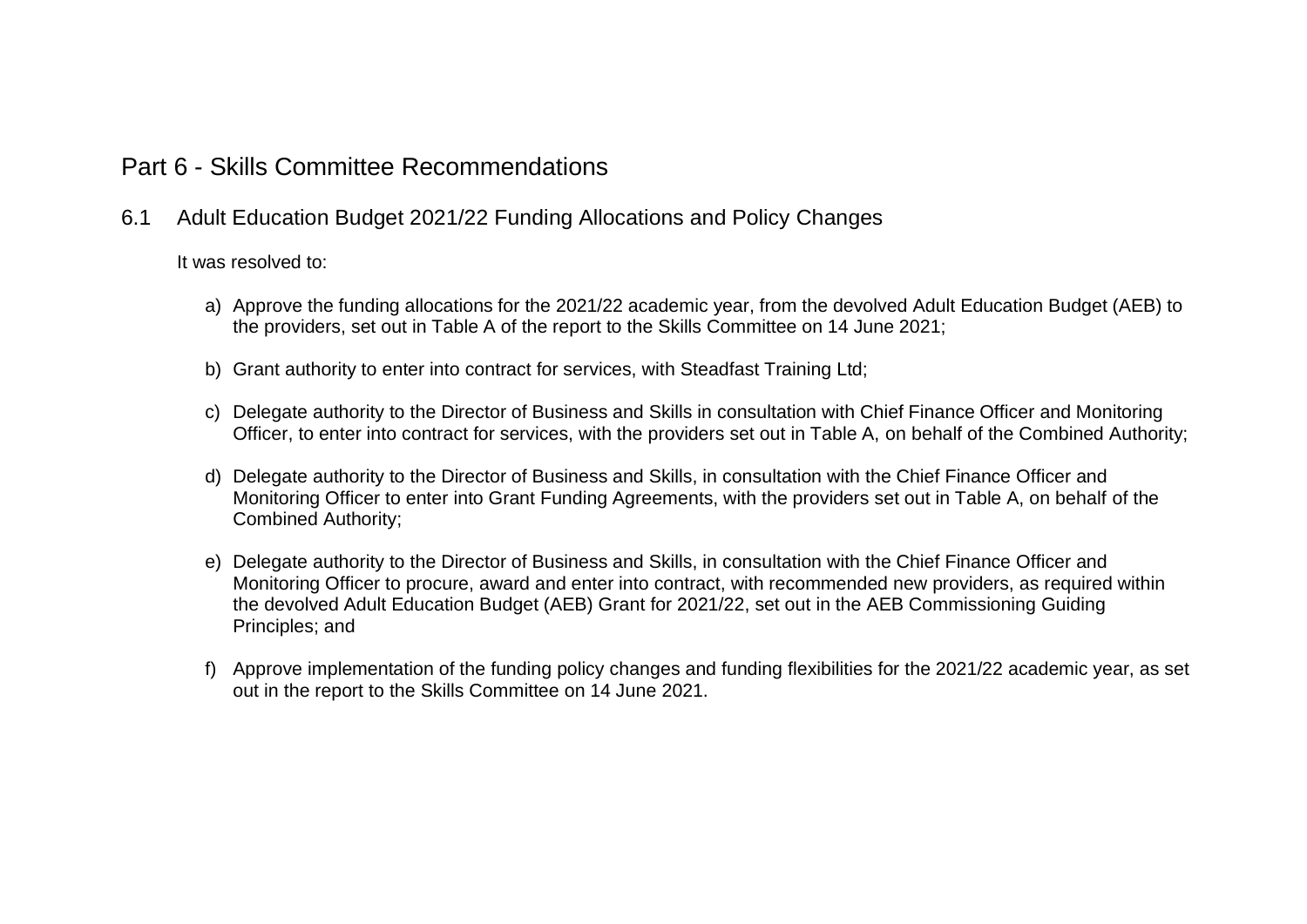### 6.2 Employment and Skills Strategy

It was resolved to:

Approve the proposed approach to the development of the Employment and Skills Strategy, including the approval to spend £25,000 from Skills Advisory Panel grant funding on the development of the strategy.

## Part 7 - Business Board Recommendations

7.1 Manufacturing and Materials Research and Development Centre Project Change Request and Revised Business Plan

It was resolved to:

Note Mayoral Decision Notice 34-2021, Manufacturing and Materials Research and Development Centre Project Change Request and Revised Business Plan.

### 7.2 Community Renewal Fund and Levelling Up Fund Bid Selection Process

It was resolved to:

Note Mayoral Decision Notice 35-2021, Community Renewal Fund and Levelling Up Fund Bid Selection process.

7.3 Community Renewal Fund Final Submission Approval

It was resolved to:

Note Mayoral Decision Notice 037-2021, Community Renewal Fund Final Submission Approval.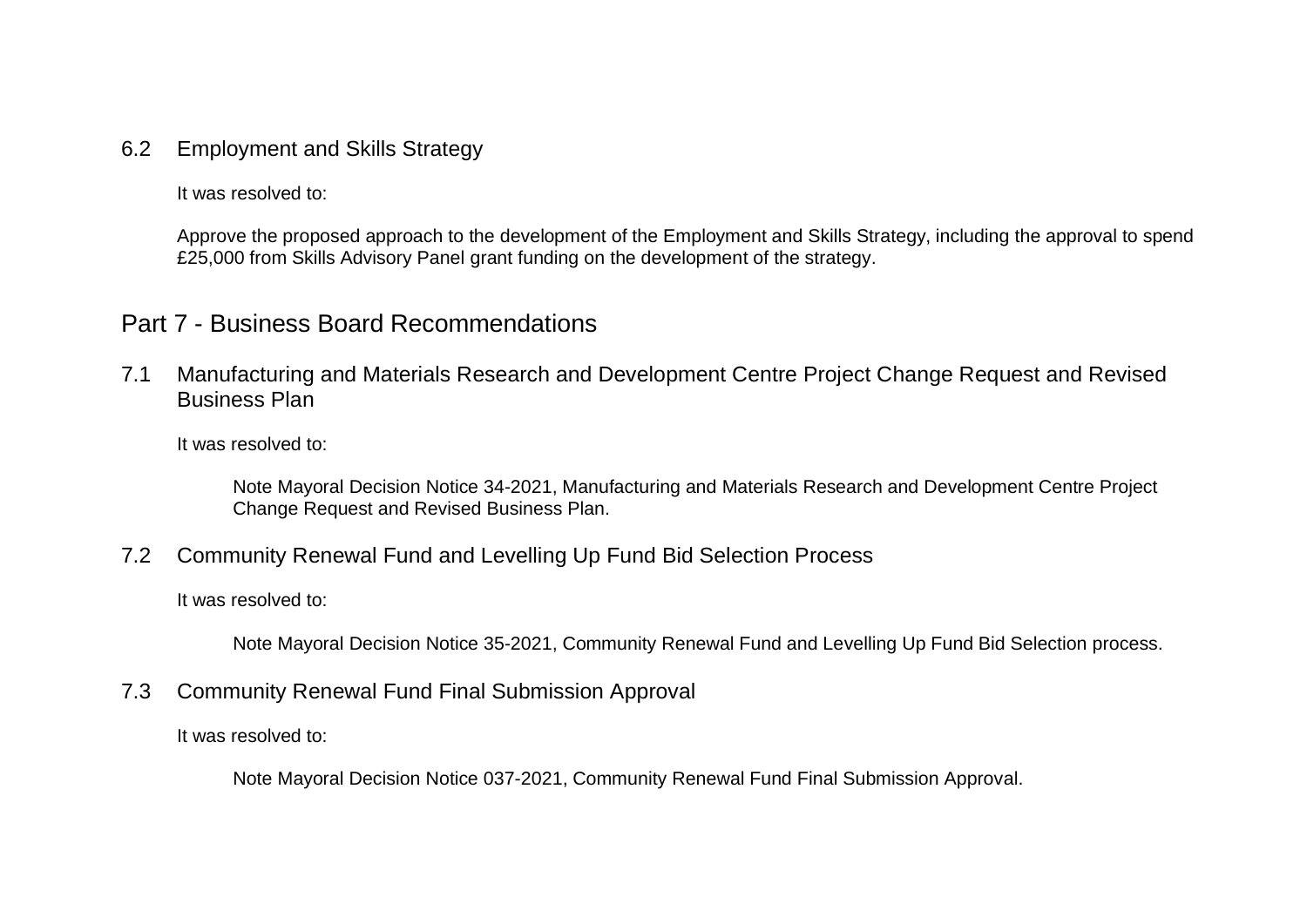7.4 Approval of Allocation of Recycled Growth Funding

It was resolved to:

Note Mayoral Decision Notice 036-2021 Approval of Allocation of £2 million Recycled Growth Funding.

7.5 Format of Business Board Meetings

The report recommendation was defeated.

7.6 Sector Strategies

It was resolved to:

- a) Approve adoption of the Advanced Materials and Manufacturing Sector Strategy;
- b) Approve adoption of the Life Sciences Sector Strategy; and
- c) Approve the proposed One Page Digital Strategy update, adopt that one-page strategy update as an addendum to the original strategy, and note that the whole Digital Sector Strategy will be refreshed and brought back to the Combined Authority Board.
- 7.7 Growth Works Management Review May 2021

- a) Note the appointment of Nitin Patel of the Business Board as a voting member of the Growth Works Investment Evaluation Panel;
- b) Note the appointment of Mike Herd of the Business Board and Councillor Lis Every of the Skills Committee to be members of the Programme Management Committee;